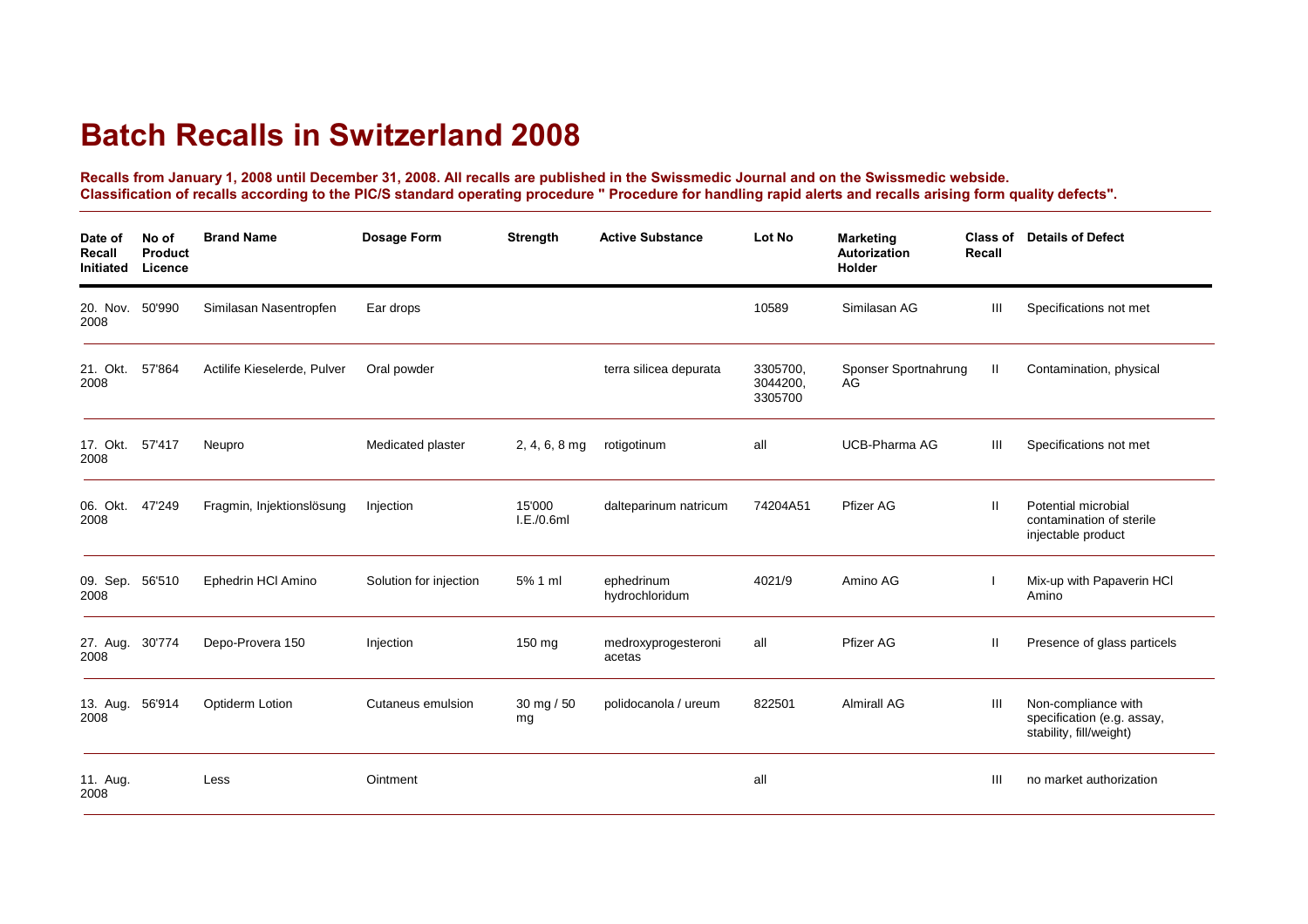| Date of<br>Recall<br>Initiated | No of<br>Product<br>Licence | <b>Brand Name</b>               | <b>Dosage Form</b>                                | <b>Strength</b>                                                   | <b>Active Substance</b>                                                               | Lot No                              | <b>Marketing</b><br>Autorization<br>Holder | Class of<br>Recall | <b>Details of Defect</b>                                                      |
|--------------------------------|-----------------------------|---------------------------------|---------------------------------------------------|-------------------------------------------------------------------|---------------------------------------------------------------------------------------|-------------------------------------|--------------------------------------------|--------------------|-------------------------------------------------------------------------------|
| 08. Aug.<br>2008               | 57'688                      | Accusol 35                      | Solution for<br>haemodialysis                     |                                                                   | natricum/calcium/magne all<br>sium chloridum                                          |                                     | <b>Baxter AG</b>                           | Ш                  | Precipate during appilication in<br>the transfer lines                        |
| 25. Jul.<br>2008               | 49'493                      | Acetalgin                       | Suppository                                       | 125 mg                                                            | paracetamolum                                                                         | 0730299                             | Streuli Pharma AG                          | Ш                  | Mix-up of patientinformations<br>from another product<br>(Mefenamid Sup.)     |
| 25. Jul.<br>2008               | 43'035                      | Eutha 77 ad us. vet.            | Injection                                         | 400mg/ml;<br>100ml vials                                          | pentobarbitalum                                                                       | 6764101,<br>7590103,<br>6696101     | Provet AG                                  | Ш                  | Contamination, physical<br>(particles)                                        |
| 18. Jun.<br>2008               | 24'137                      | <b>Scheriproct Salbe</b>        | Ointment                                          | cinchocain.<br>HCI 0.5%,<br>prednisolon.-<br>21-hexanoas<br>0.19% | cinchocainum HCI,<br>prednisolonum-21-<br>Hexanoas                                    | 74084A (30g)                        | 73078B (10b), Bayer (Schweiz) AG           | Ш                  | Stability data failing to support<br>expiration date                          |
| 18. Jun.<br>2008               | 56'414                      | Sauerstoff medizinal,<br>PanGas |                                                   |                                                                   | oxygenium                                                                             | see deticated PanGas<br>publication |                                            | Ш                  | Labeling mix-ups                                                              |
| 17. Jun. 29'221<br>2008        |                             | Fluoro-uracil Valeant           | Solution for injection                            | 5000mg/100<br>ml                                                  | fluorouracilum                                                                        | S623, S624, S6 Valeant<br>25        | Pharmaceuticals<br>Switzerland GmbH        | Ш                  | Contamination, physical;<br>crystalline precipate of<br>Fluorouracil in vials |
| 12. Jun.<br>2008               | 42'340                      | Super Mastitar ad us. vet.      | Intramammary<br>preparation for<br>veterinary use | 1 Mio IU $/$<br>500 000 IU /<br>500mg                             | benzylpenicillinum<br>procainum,<br>benzylpenicillinum<br>kalicum, neomycin<br>sulfas | see detailed<br>publication         | Veterinaria AG<br>Grubenstrasse 40         | Ш                  | Stability data failing to support<br>expiration date                          |
| 18. Apr.<br>2008               | 57'144                      | Somavert                        | Powder for injection                              | $10 \text{ mg}$                                                   | pegvisomantum                                                                         | P10298                              | <b>Pfizer AG</b>                           | Ш                  | Contamination, physical                                                       |